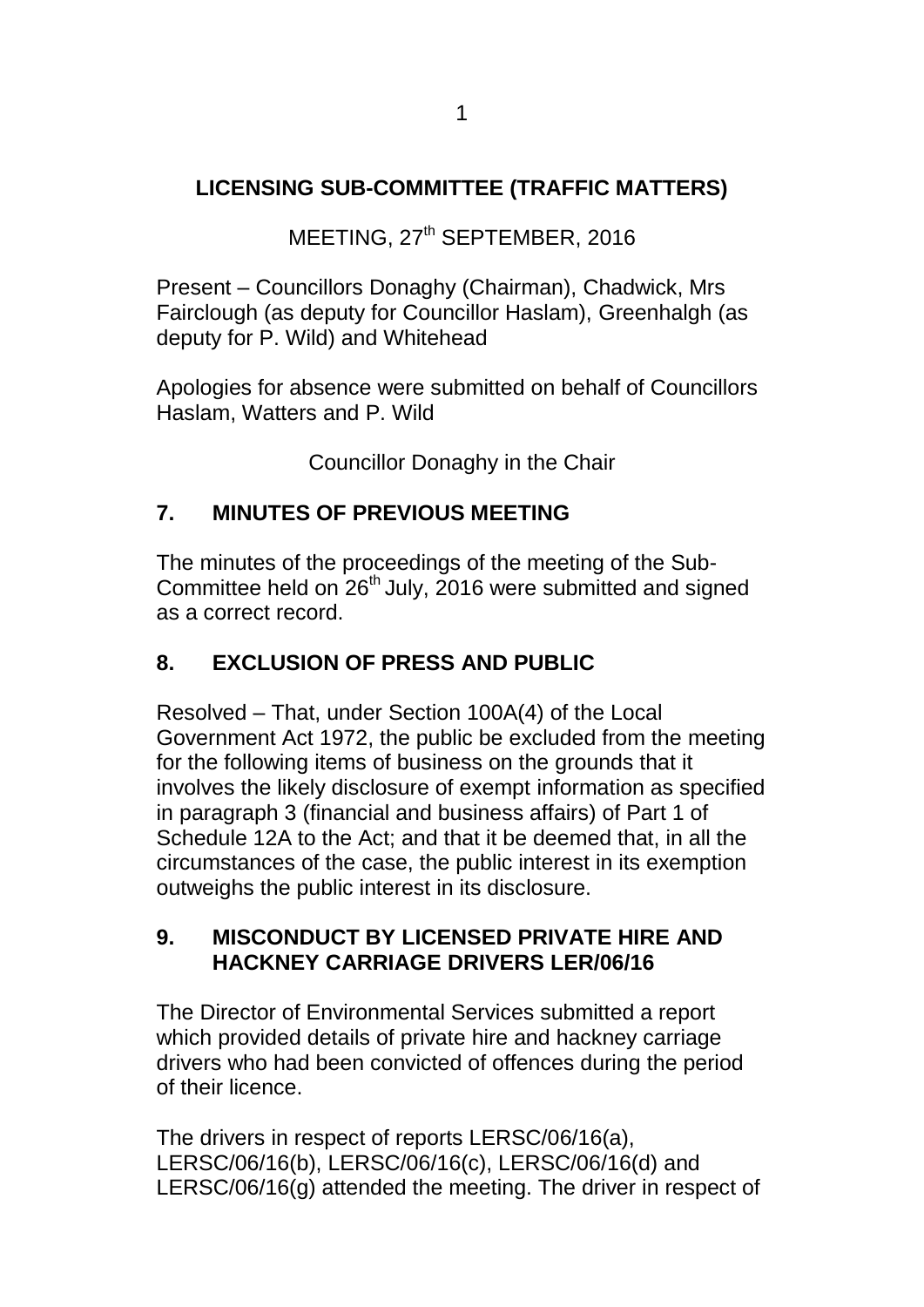report LERSC/06/16(a) was accompanied by a friend and the driver in respect of report LERSC/06/16(d) was accompanied by his brother.

Resolved **–** (i) That, in respect of report numbered LERSC/06/16(a), the licence to drive a private hire vehicle be suspended for a period of 4 weeks on the basis that the Sub-Committee were not satisfied that he is a fit and proper person to hold a licence at this time.

In coming to its decision, the Sub-Committee was mindful of of its duty to protect the public and the offence from November, 2014 of a breach of requirements as to the control of the vehicle mobile phones etc. was an intermediate traffic offence under the Council's policy.

The Sub-Committee also noted its concern that the driver failed to declare the conviction in accordance with the conditions of his licence.

It was also noted that the driver had a previous conviction for the same offence in 2011 and had a pattern of driving offences.

Drivers have a duty to adhere to the law at all times.

There is therefore reasonable cause to suspend the licence as a warning and deterrent.

(ii) That in respect of report numbered LERSC/06/16(b), the licence to drive a private hire vehicle be suspended for a period of 4 weeks on the basis that the Sub-Committee were not satisfied that he is a fit and proper person to hold a licence at this time.

In coming to its decision the Sub-Committee was mindful of its duty to protect the public and the offences from May 2015 and September, 2015 of exceeding the statutory speed limit on a public road resulting in a fixed penalty are minor traffic offences under the Council's policy.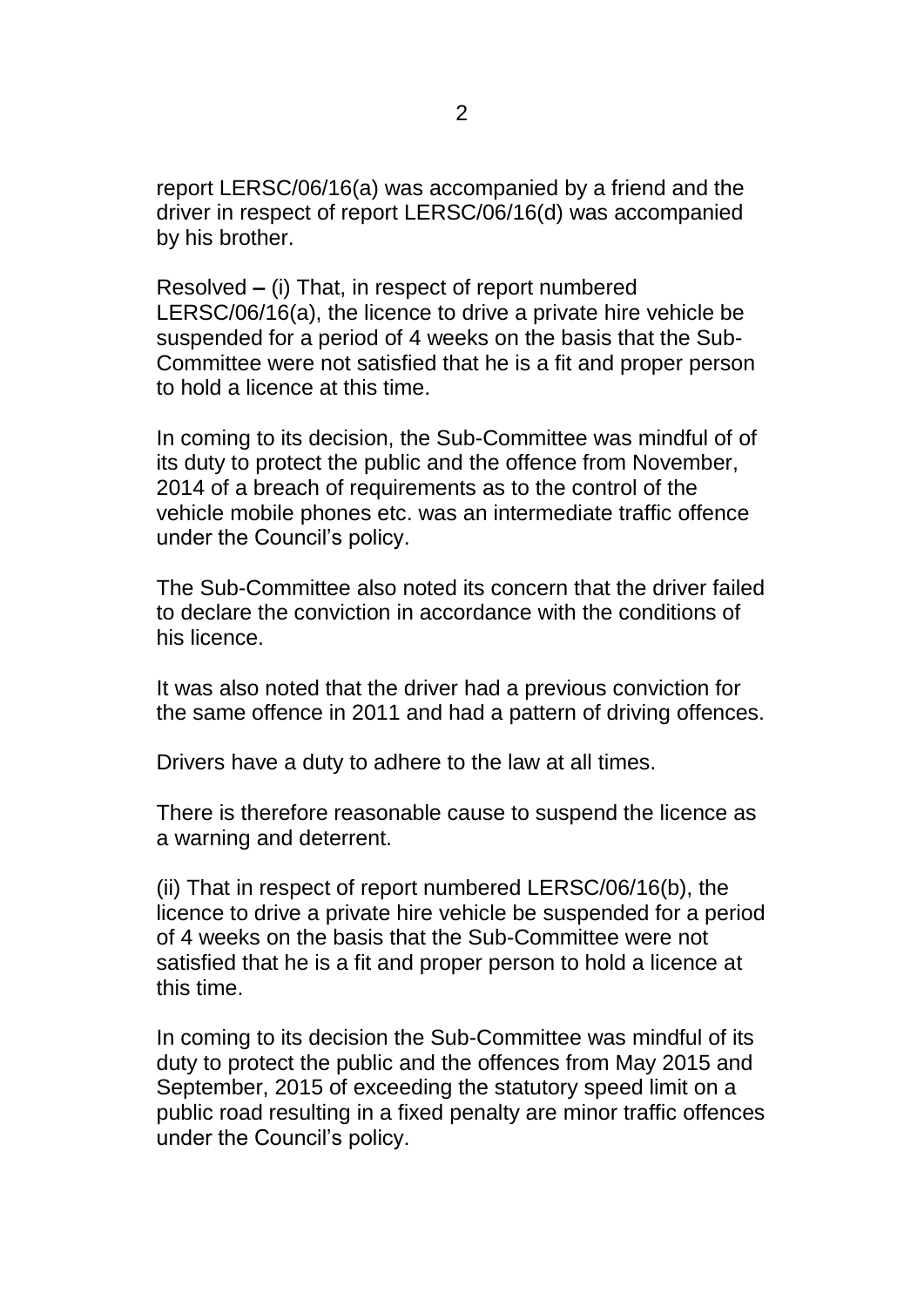The Sub-Committee noted its concern that the two traffic offences had occurred in a period of time of less than 12 months apart. The Sub-Committee noted that on both occasions, the driver admitted to having been speeding at 43mph in a 30mph zone. On the first occasion the driver admitted being in a "world of his own" which caused concern to the Sub-Committee.

Drivers have a duty to adhere to statutory speed limits at all times and exceeding the speed limits can be a real danger to public safety.

There is therefore reasonable cause to suspend the licence as a warning and as a deterrent.

(iii) That in respect of report numbered LERSC/06/16(c) the licence to drive a private hire vehicle be suspended for a period of 8 weeks on the basis that the Sub-Committee were not satisfied that he is a fit and proper person to hold a licence at this time.

In coming to its decision, the Sub-Committee was mindful of its duty to protect the public and the offence from September, 2015 of exceeding the statutory speed limit on a public road resulting in a fixed penalty was a minor traffic offence under the Council's Policy and the offence from October, 2015 of exceeding the speed limit on a motorway resulting in a fixed penalty is an intermediate traffic offence under the Council's policy. The two offences were within a six week period.

The Sub-Committee also noted its concern that the driver failed to declare the conviction of exceeding the statutory speed limit on a motorway (October, 2015) in accordance with the conditions of his licence. The Sub-Committee were concerned that the driver had a pattern of motoring convictions and that he appeared not to have altered his driving habits.

Drivers have a duty to adhere to statutory speed limits at all times and exceeding the speed limits can be a real danger to public safety.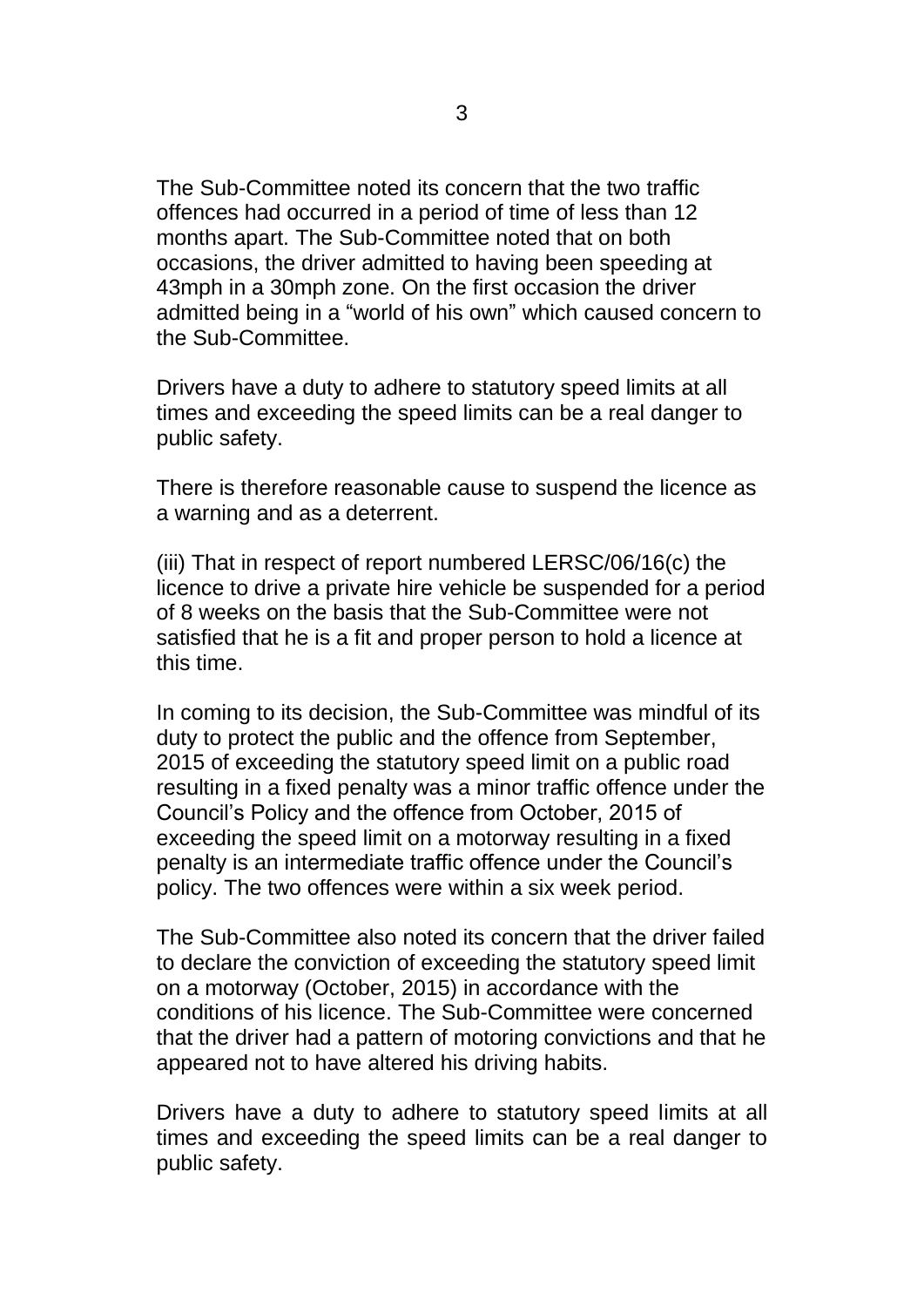There is therefore reasonable cause to suspend the licence as a warning and as a deterrent.

(iv) That in respect of report numbered LERSC/06/16(d) the licence to drive a private hire vehicle be revoked with immediate effect on the grounds of public safety in accordance with Section 61(2)(B) of the Local Government Miscellaneous Provisions Act, 1976 on the basis that the Sub-Committee were not satisfied that he is a fit and proper person to hold a licence at this time.

In coming to its decision the Sub-Committee was mindful of its duty to protect the public and the offence from February, 2016 of driving without due care and attention resulting in a fixed penalty is an intermediate traffic offence under the Council's Policy. Revocation is one of the sanctions permitted under the Policy.

Drivers have a duty to adhere to the law at all times and driving without due care and attention can be a real danger to public safety.

The Sub-Committee noted that the driver had only held his licence since January, 2016 and this offence had occurred only a month later.

The driver informed Committee that the offence took place on the A666. This is a major traffic route – the driver initially informed the Sub-Committee that he had felt dizzy at the wheel and this had caused him to crash his vehicle. He then stated that he felt sleepy at the wheel. The Sub-Committee were concerned at both these explanations and noted the vehicle was so damaged as to make it undriveable.

The Sub-Committee were concerned that the driver might not be medically fit to hold the licence.

In addition, despite having only recently passed the P.H.D test, the driver appeared not to be able to communicate adequately with the Sub-Committee which caused concern as the ability to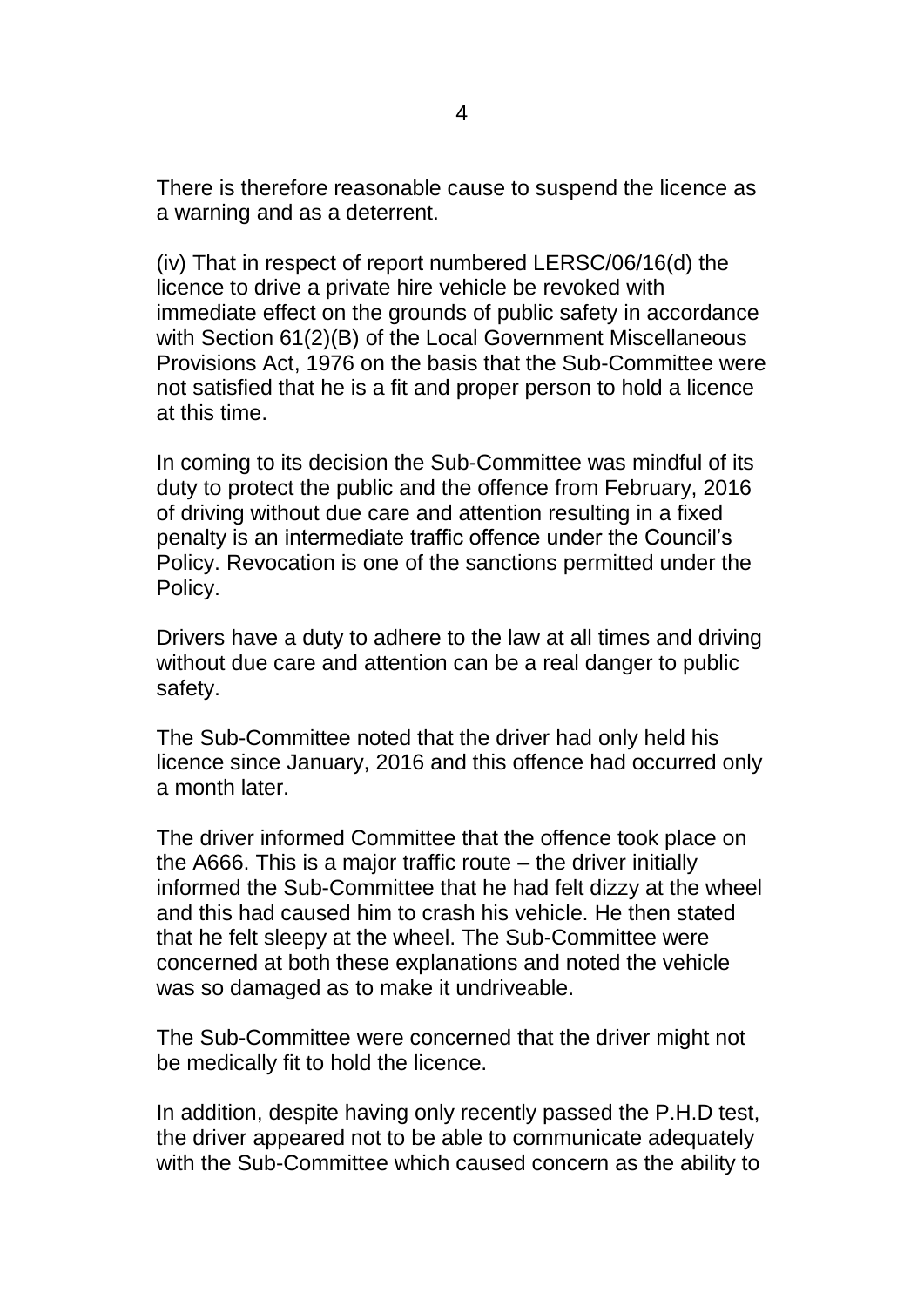communicate with members of the public is a crucial part of the job.

There is therefore reasonable cause to revoke the licence with immediate effect on the grounds of public safety.

 (v) That in respect of report numbered LERSC/06/16(e), consideration of this matter be deferred until the next meeting when the issue will be dealt with whether or not the driver is present.

(vi) That in respect of report numbered LERSC/06/16(f), consideration of this matter be deferred until the next meeting when the issue will be dealt with whether or not the driver is present.

(vii) That in respect of report numbered LERSC/06/16(g), the licence to drive a private hire vehicle be suspended for a period of 12 weeks on the basis that the Sub-Committee were not satisfied that he is a fit and proper person to hold a licence at this time.

In coming to its decision the Sub-Committee was mindful of its duty to protect the public and the offence from December, 2015 of driving without due care and attention resulting in penalty points and a fine is an intermediate traffic offence under the Council's Policy.

Drivers have a duty to adhere to the law at all times and driving without due care and attention can be a real danger to public safety.

The driver informed the Sub-Committee that the offence had occurred on 25<sup>th</sup> December, 2015 and involved him performing a U-turn on a major route and colliding with another vehicle causing serious injury to passengers. The driver admitted responsibility for his actions.

The Sub-Committee is concerned this was a major accident which caused serious harm to members of the public.